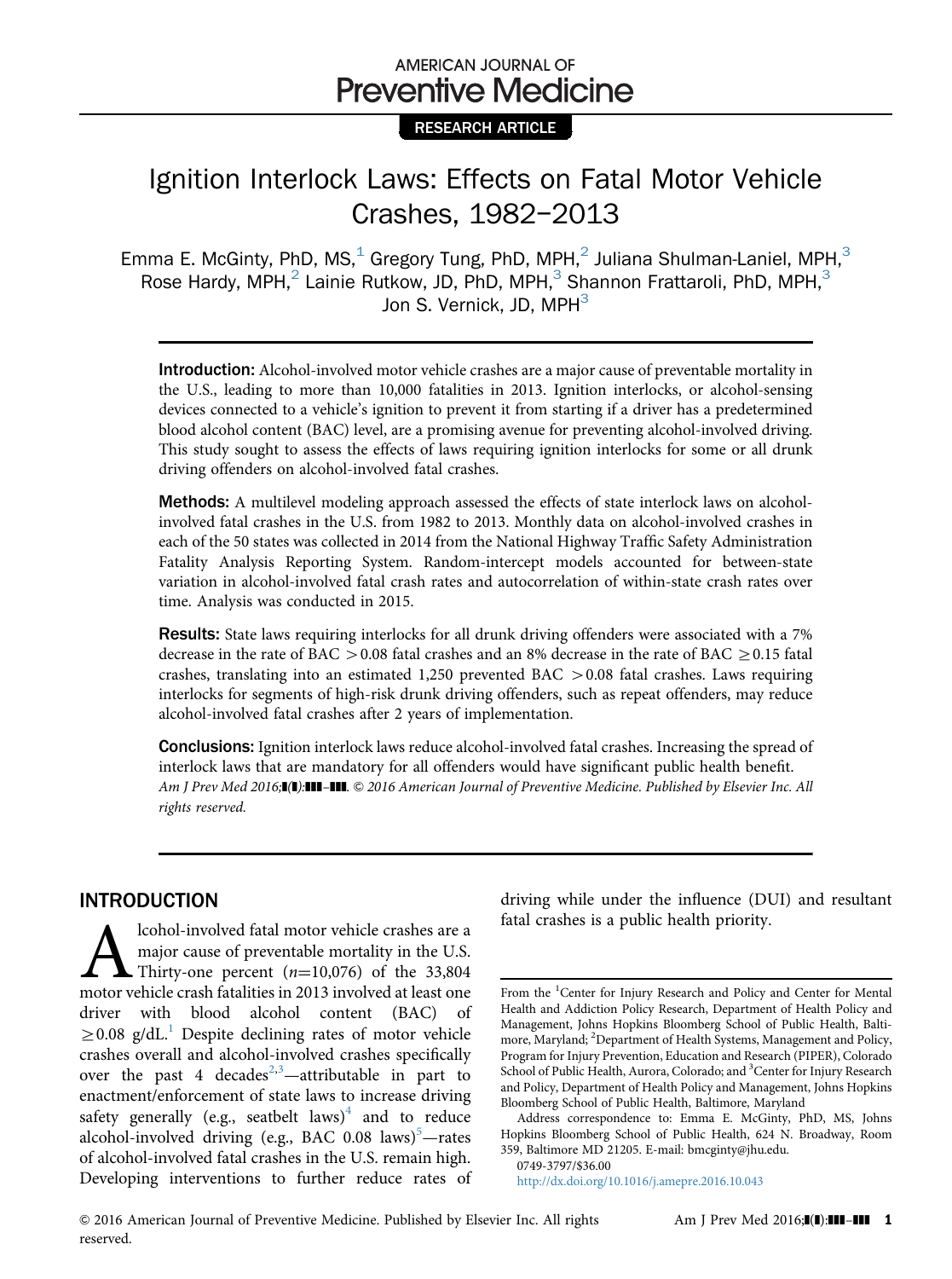#### 2 McGinty et al / Am J Prev Med 2016;1(1):111-111

As of 2016, all 50 states and DC prohibit motorists from driving with a BAC of  $\geq$  0.08 g/dL and have "zero tolerance" laws prohibiting those aged  $\leq$ 21 years from driving with a BAC of  $\geq$  0.02.<sup>[6,7](#page-6-0)</sup> These policies' effective-ness is limited owing to enforcement challenges.<sup>[8](#page-6-0)</sup> License suspension/revocation is the primary enforcement mechanism for violation of DUI laws. However, more than half of people subject to DUI-related driving prohibitions drive despite the fact that their license is suspended/ revoked,<sup>9</sup> and critics argue that the practice of suspending/revoking driving privileges following DUI conviction interferes with individuals' ability to work and carry out other activities that require driving.<sup>[10](#page-6-0)</sup>

Ignition interlocks are a promising avenue for addressing some of these enforcement challenges and directly preventing alcohol-involved driving. An ignition interlock is an alcohol-sensing device, connected to the ignition of a vehicle, which detects alcohol in the driver's breath. If alcohol in excess of a preset limit is detected by the sensor, the vehicle will not start.<sup>11</sup> Many interlocks also require a rolling retest for the vehicle to continue operating.<sup>1</sup>

All 50 states have some level of ignition interlock law. Broadly speaking, these laws fall into three categories. "Permissive" interlock laws allow judges or other sentencing authorities, at their discretion, to require individuals convicted of DUI offense to use an interlock. "Partial" laws mandate interlock use for specific categories of offenders, such as repeat DUI offenders. "Mandatory/all" laws require all individuals convicted of a DUI offense to use an interlock in order to drive legally. As of March 2016, two states have permissive interlock laws, 22 states have partial interlock laws, and 26 states have mandatory/all interlock laws. Adoption of interlock laws was partly prompted by enactment of a 2000 federal law that provided financial incentives for states to enact interlock laws.<sup>[12](#page-6-0)</sup>

Research regarding ignition interlocks is limited but growing. When installed, interlocks can reduce DUI recidivism. $13-19$  $13-19$  $13-19$  Less is known about the effects of interlocks on alcohol-involved crashes, particularly fatal crashes.<sup>[20](#page-6-0)–[22](#page-6-0)</sup> One prior 50-state study,<sup>[23](#page-6-0)</sup> which used a difference-in-difference in design, found that mandatory/ all interlock laws resulted in a 15% reduction in alcoholinvolved crash deaths. However, this study did not examine the effects of partial interlock laws or account for the fact that many states in the study's control group, defined as including states without mandatory/all interlock laws, had partial interlock laws in effect during the study period.

Although partial interlock laws cover only a segment of all DUI offenders, these laws target groups at high risk of alcohol-involved fatal crashes, including repeat DUI and high BAC offenders. $24-26$  $24-26$  Unlike permissive laws, which leave interlock requirements to the discretion of sentencing officials and are therefore unlikely to be uniformly implemented or have measurable effects on overall crash rates, partial laws make ignition interlocks mandatory for these high-risk offenders. Partial interlock laws have been shown in prior studies to reduce DUI recidivism $15$  and have the potential to reduce alcoholinvolved crash fatalities. To date, however, the effects of partial interlock laws on alcohol-involved fatal crashes, and the effects of mandatory/all interlock laws above and beyond partial laws, are unknown.

A 50-state multilevel analysis was conducted to assess the impact of partial and mandatory/all ignition interlock laws on alcohol-involved fatal crashes in the U.S. Hypotheses were that partial interlock laws would be associated with lower rates of alcohol-involved fatal crashes, and that mandatory/all interlock laws would be associated with larger reductions in rates of alcoholinvolved fatal crashes than partial interlock laws.

### METHODS

To estimate the effects of partial and mandatory/all ignition interlock laws on fatal alcohol-involved crashes, a multilevel modeling approach was used to assess changes in pre/post interlock law rates of alcohol-involved fatal crashes. Given that 43 states enacted a partial or mandatory/all interlock law at various timepoints during the 1982–2013 study period, this multilevel modeling analytic approach is better suited to the nature of the data than other approaches, such as difference-in-difference analysis, synthetic control approaches, or meta-analysis of the results of 50 individual, state-specific models. Though these well-established approaches are often appropriate for state policy evaluations, they all require identification of a control group of states with similar demographic composition, comparable pre-law trends in the outcome of interest, and without policy implementation in the post-law period. Given that only seven states did not implement a partial or mandatory/all interlock law during the study period, and that these states tended to be rural states with relatively small populations (Indiana, Kentucky, Michigan, Montana, North Dakota, Rhode Island, and South Dakota), identification of an uncontaminated control group with similar demographics and trends in alcohol-involved fatal crashes was not feasible.

#### Data Sample

The analytic data set was constructed at the state–month level, with 384 month-level observations per state. Interlock law data were generated by original legal research conducted by the public health lawyers and a JD/MPH student on the study team (JV, LR, and JS). To identify and categorize interlock laws in each state, statutes and regulations, obtained through Westlaw $^{\circledR}$  and state law databases, were reviewed to identify the current category (permissive, partial, mandatory/all) and effective date of the current interlock laws in each state. Additionally, each relevant state law's legislative history was reviewed to determine the effective date of each state's initial interlock law and how and when the state's interlock laws changed over the study period.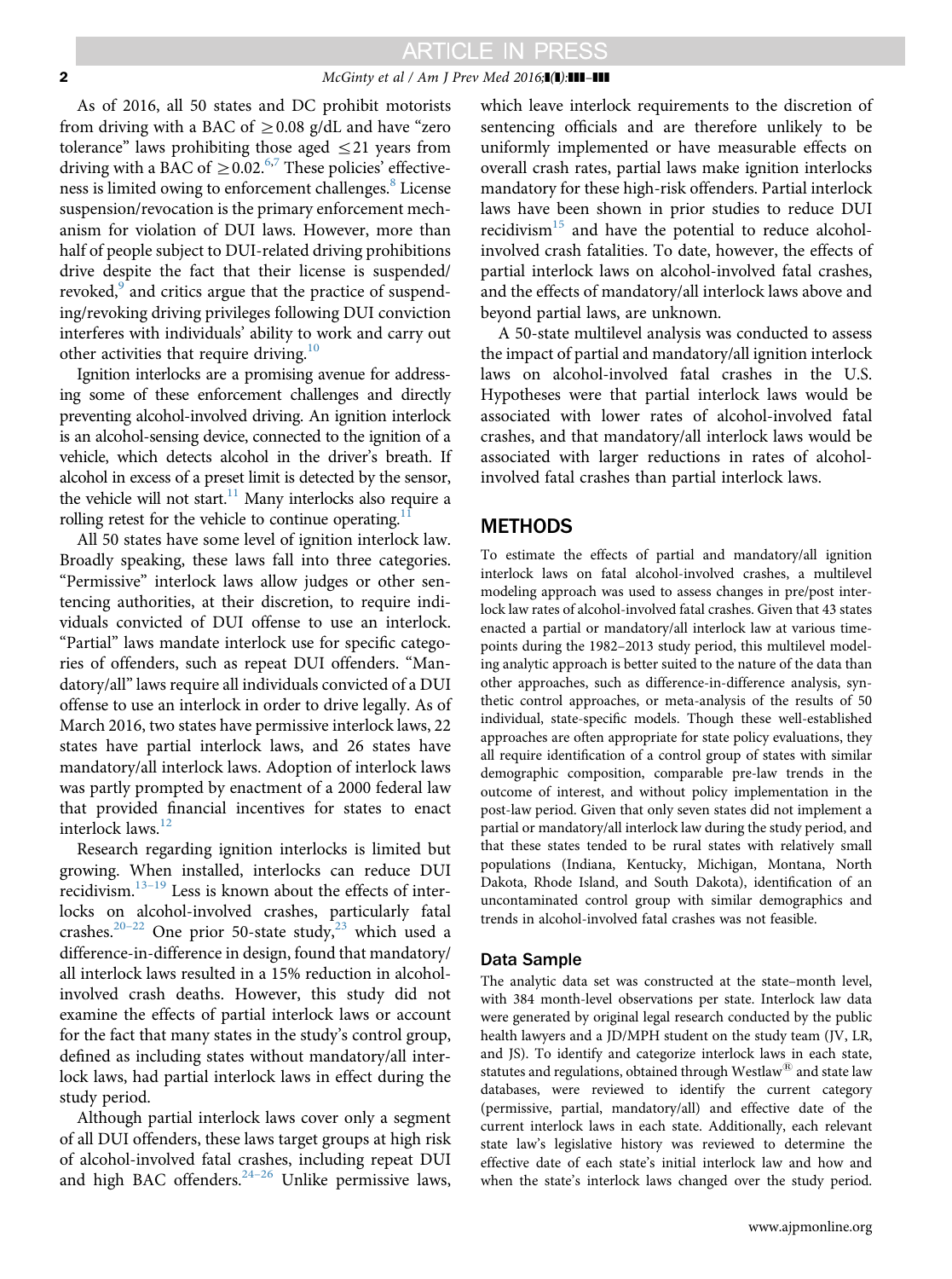#### $McGinty$  et al / Am J Prev Med 2016; $\blacksquare(\blacksquare)$ : $\blacksquare\blacksquare$

A detailed description of the legal research process used is available elsewhere.<sup>[27](#page-6-0)</sup>

Data on the number of alcohol-involved fatal crashes per month in the 50 U.S. states from 1982 to 2013 were obtained in 2014 from the National Highway Traffic Safety Administration's Fatality Analysis Reporting System (FARS).<sup>[28](#page-6-0)</sup> FARS contains data on all fatal traffic crashes occurring on public roads in the U.S. and reports the BAC of drivers involved in such crashes. Driver BAC is not measured for every fatal crash, and FARS uses multiple imputation to estimate alcohol-involved crashes when BAC data are not reported. Covariate data were obtained from the U.S. Census Bureau, the Insurance Institute for Highway Safety, and the National Highway Traffic Safety Administration.

#### **Measures**

Partial and mandatory/all interlock laws were measured as dichotomous variables that "turned on" during the month/year they went into effect in a given state. When states transitioned from a partial to a mandatory/all interlock law, the partial interlock law variable was coded as "1" up to the point that the mandatory/ all interlock law became effective. At that point, the partial interlock law variable was coded as "0" and the mandatory/all variable was coded as "1" for the remainder of the study period.

The dependent variable of interest was alcohol-involved fatal crash rates, defined as the rate of alcohol-involved motor vehicle crashes in which one or more people were killed per the number of licensed drivers in a given state. State laws prohibit all drivers from operating a vehicle with BAC  $\geq$  0.08 but some partial interlock laws applied only to high BAC offenders. Nearly all states during the 32-year study period that had partial interlock laws for high BAC offenders used BAC  $>0.15$  to define this group. Two measures of alcohol-involved fatal crashes were created: crashes in which FARS indicates that a driver had a BAC  $\geq$  0.08 and crashes in which a driver had a BAC  $\geq$  0.15.

Covariates included in statistical models were time-varying policy variables that prior research suggests influence alcoholinvolved fatal crashes, including dichotomous indicators of the month in which states enacted BAC 0.08 laws, $^{29}$  zero tolerance laws, $30$  and primary seatbelt enforcement laws. $31$  Though shown to reduce alcohol-involved fatal crashes,<sup>[32](#page-6-0),[33](#page-6-0)</sup> minimum age 21 years drinking laws were not included as a model covariate because these laws were in effect in all 50 states for the majority of the study period. To account for the unmeasured social forces underlying societal trends in alcohol-involved fatal crashes, the national rate of alcohol-involved fatal crashes served as a generalized control in all models. To further control for the general downward trend in alcohol-involved fatal crashes over the study period, a linear time trend measured as a continuous year variable was included.

Demographic covariates known to be associated with alcoholinvolved driving, including poverty, alcohol consumption, and proportion of young male drivers,  $34-36$  $34-36$  changed very little within states over the study period. As use of state random intercepts in statistical models already accounted for underlying between-state differences in alcohol-involved fatal crash rates, these largely timeinvariant demographic factors were excluded from analytic models.

#### Statistical Analysis

Negative binomial regression using random effects generalized linear models, with a random intercept for each state, was used to

■ 2016

assess the effects of interlock laws on alcohol-involved fatal crash rates. Random-intercept models allow for variation in underlying alcohol-involved fatal crash rates across states while also accounting for autocorrelation of within-state crash rates over time. All models included licensed drivers as a population offset term, making results interpretable as incidence rate ratios. In the model building process, alternative working correlation structures were considered. Models using exchangeable correlation structure had better fit than alternative models using autoregressive error structure.

Two primary statistical models were calculated. Model 1 included interlock law variables, the national rate of alcoholinvolved fatal crashes generalized control, and the linear time trend. Model 2 added time-varying law variables: BAC 0.08, zero tolerance, and primary seatbelt enforcement laws. Both models were estimated for BAC  $\geq$  0.08 and BAC  $\geq$  0.15 fatal crashes. By including measures of both partial and mandatory/all interlock laws, this modeling strategy allowed the authors to test for a dose–response relationship between the strength of interlock laws and alcohol-involved fatal crashes. Model results were translated into number of fatal crashes prevented by applying the percent change in alcohol-involved fatal crash rates indicated by the incidence rate ratio to the population of licensed drivers exposed to the laws.

Three sensitivity analyses were conducted, all using Model 2. The effects of interlock laws may be delayed by time needed to scale up implementation; Model 2 was therefore repeated using 12-, 24-, and 36-month lagged interlock law indicators (e.g., a law enacted in January 2005 was coded as going into effect in January 2006 [12-month lag], January 2007 [24-month lag], or January 2008 [36-month lag]). Because the principal analyses use multiple imputed BAC data from the FARS database, Model 2 was repeated using the complete, non-imputed data on single-vehicle nighttime (9:00PM–5:59AM) fatal crashes, an established proxy for alcoholinvolved fatal crashes. $37$  Finally, a placebo test was conducted to assess the effects of interlock laws on non–alcohol involved fatal crashes. All analyses were conducted using Stata, version 14, in 2015. This study was approved by the IRB at the Johns Hopkins Bloomberg School of Public Health.

### RESULTS

From 1982 to 2013, partial interlock laws were enacted by 36 states. Twenty-one states, 13 of which already had partial interlock laws in effect, enacted mandatory/all laws during the study period [\(Table 1\)](#page-3-0). The majority of mandatory/all interlock laws were implemented in the latter part of the study period, with 16 of 21 states implementing such laws in 2005 or later.

In Model 1 ([Table 2\)](#page-4-0), mandatory/all laws were associated with 9% and 10% declines in BAC  $\geq$  0.08 and BAC  $\geq$  0.15 fatal crash rates (p < 0.001). Partial interlock laws were associated with a 2% and 3% declines in BAC  $\geq$  0.08 (p=0.025) and BAC  $\geq$  0.15 (p < 0.001) crash rates. In Model 2 [\(Table 3\)](#page-4-0), mandatory/all interlock laws were associated with 7% and 8% reductions in BAC  $\geq$  0.08 and BAC  $\geq$  0.15 fatal crash rates (p<0.001). In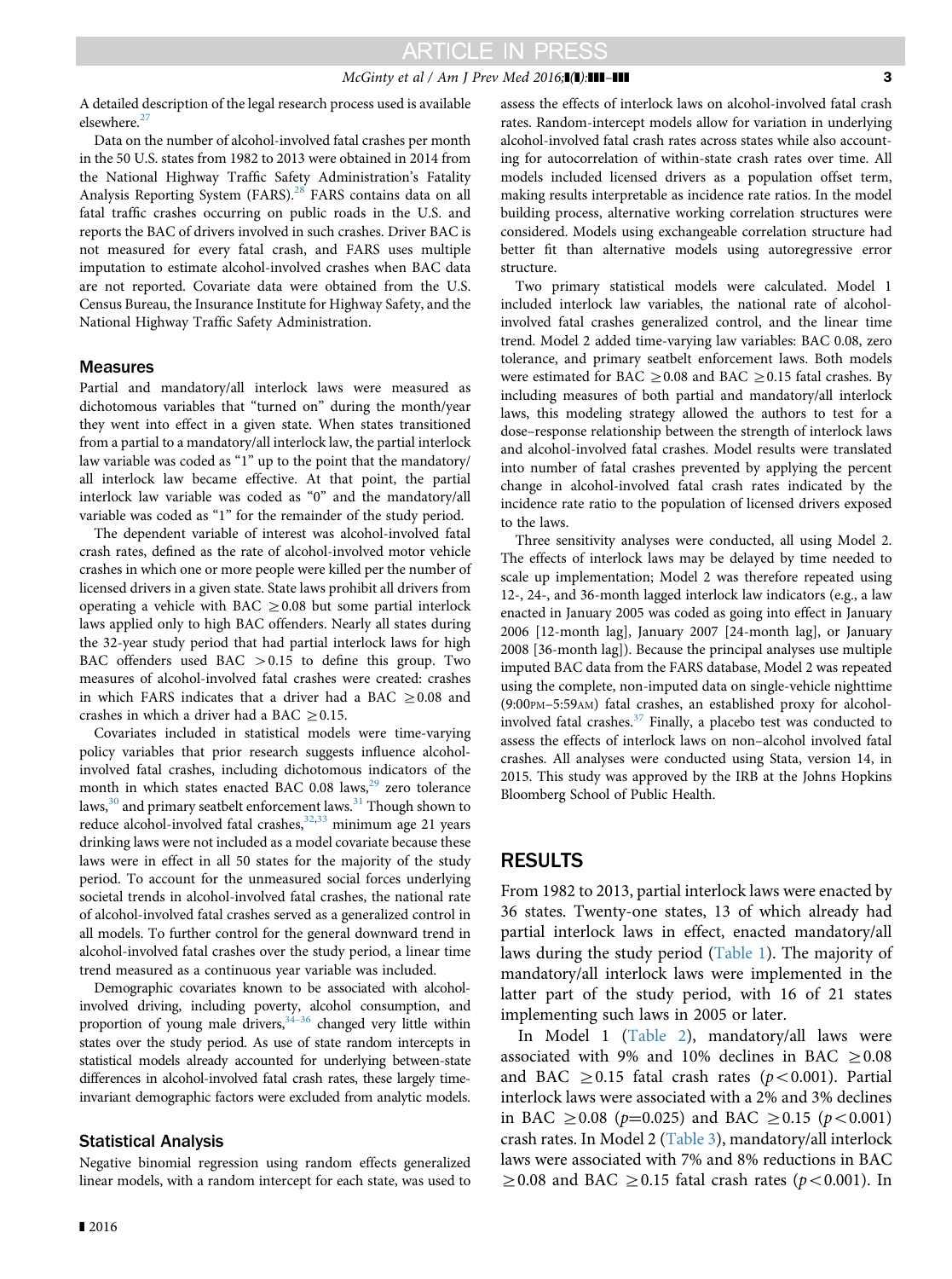### <span id="page-3-0"></span>**4** *McGinty et al / Am J Prev Med 2016*;**1(1):111-111**

#### Table 1. Ignition Interlock Laws in the U.S., 1982-2013

|                 | Partial interlock law           | Mandatory/all interlock law     |
|-----------------|---------------------------------|---------------------------------|
| <b>State</b>    | <b>Effective month and year</b> | <b>Effective month and year</b> |
| Alabama         | September 2011                  |                                 |
| Alaska          | January 2005                    | January 2009                    |
| Arizona         | August 1999                     | September 2007                  |
| Arkansas        |                                 | April 2009                      |
| California      | <b>July 1993</b>                | $\overline{\phantom{0}}$        |
| Colorado        | <b>July 1999</b>                | August 2012                     |
| Connecticut     | October 2003                    | January 2012                    |
| Delaware        | <b>July 2002</b>                |                                 |
| Florida         | <b>July 2002</b>                | $\overline{\phantom{0}}$        |
| Georgia         | <b>July 1993</b>                |                                 |
| Hawaii          |                                 | <b>July 2010</b>                |
| Idaho           | October 2000                    |                                 |
| <b>Illinois</b> | August 2001                     | January 2009                    |
| Indiana         |                                 |                                 |
| lowa            | $\equiv$                        | <b>July 1995</b>                |
| Kansas          | <b>July 1993</b>                | July 2011                       |
| Kentucky        | $-$                             | —                               |
| Louisiana       | August 1997                     |                                 |
| Maine           | September 2008                  | December 2013                   |
| Maryland        | September 2002                  |                                 |
| Massachusetts   | January 2006                    |                                 |
| Michigan        |                                 |                                 |
| Minnesota       | <b>July 2011</b>                |                                 |
| Mississippi     | September 2000                  |                                 |
| Missouri        | January 1996                    |                                 |
| Montana         |                                 |                                 |
| Nebraska        | $\overline{\phantom{0}}$        | January 2009                    |
| Nevada          | October 2005                    |                                 |
| New Hampshire   | January 2013                    |                                 |
| New Jersey      | January 2010                    |                                 |
| New Mexico      | January 2003                    | April 2003                      |
| New York        | September 2003                  | December 2009                   |
| North Carolina  | <b>July 2000</b>                | $\overline{\phantom{0}}$        |
| North Dakota    |                                 |                                 |
| Ohio            | September 2008                  | $\overline{\phantom{0}}$        |
| Oklahoma        |                                 | <b>July 1995</b>                |
| Oregon          |                                 | <b>July 1993</b>                |
| Pennsylvania    | September 2000                  |                                 |
| Rhode Island    | $\qquad \qquad -$               |                                 |
| South Carolina  | <b>July 2007</b>                |                                 |
| South Dakota    |                                 |                                 |
| Tennessee       | October 2002                    | <b>July 2013</b>                |
| Texas           | September 1995                  | $\overline{\phantom{0}}$        |
| Utah            | May 2000                        | <b>July 2009</b>                |
| Vermont         | $\qquad \qquad -$               | July 2011                       |
| Virginia        | <b>July 2004</b>                | <b>July 2012</b>                |
| Washington      |                                 | January 1999 <sup>a</sup>       |
| West Virginia   | <b>July 2005</b>                | August 2008                     |
| Wisconsin       | September 2001                  |                                 |
| Wyoming         | <b>July 2009</b>                |                                 |

<sup>a</sup>Washington's mandatory/all interlock law initially became effective January 1999. It was then repealed on May 14, 1999, and then reinstated effective June 10, 2004.

this model, partial interlock laws had no effect on alcohol-involved fatal crashes.

Model results for the effects of mandatory/all interlock laws on alcohol-involved fatal crash rates were insensitive to the addition of 12-, 24-, and 36-month lags to account for possible implementation scale-up ([Appendix Tables 1](#page-5-0) [and 2,](#page-5-0) available online). Lagged models suggest possible scale-up effects for partial interlock laws, with these laws showing significant protective effects on both BAC  $\geq 0.08$  and BAC  $\geq 0.15$ fatal crash rates when 24-month or 36-month lags were added. Estimates of the effects of interlock laws on single vehicle nighttime crashes were nearly identical to estimates of the laws' effects on BAC  $\geq 0.08$  and BAC  $\geq 0.15$ crashes [\(Appendix Tables 3 and](#page-5-0) [4](#page-5-0), available online). The placebo test showed no effects of either mandatory/all or partial interlock laws on non–alcohol involved crashes [\(Appendix Table 5,](#page-5-0) available online).

### **DISCUSSION**

This study suggests clear protective effects of mandatory/all interlock laws on alcohol-involved fatal crashes, which were associated with an estimated 7% reduction in BAC  $\geq 0.08$  and 8% reduction in BAC  $\geq$  0.15 fatal crashes. This translates into approximately 1,250 BAC  $\geq$  0.08 fatal crashes prevented in states that implemented such laws between 1982 and 2013.

When no delay in implementation was assumed, the authors found no effects of partial interlock laws on alcohol-involved fatal crashes. However, partial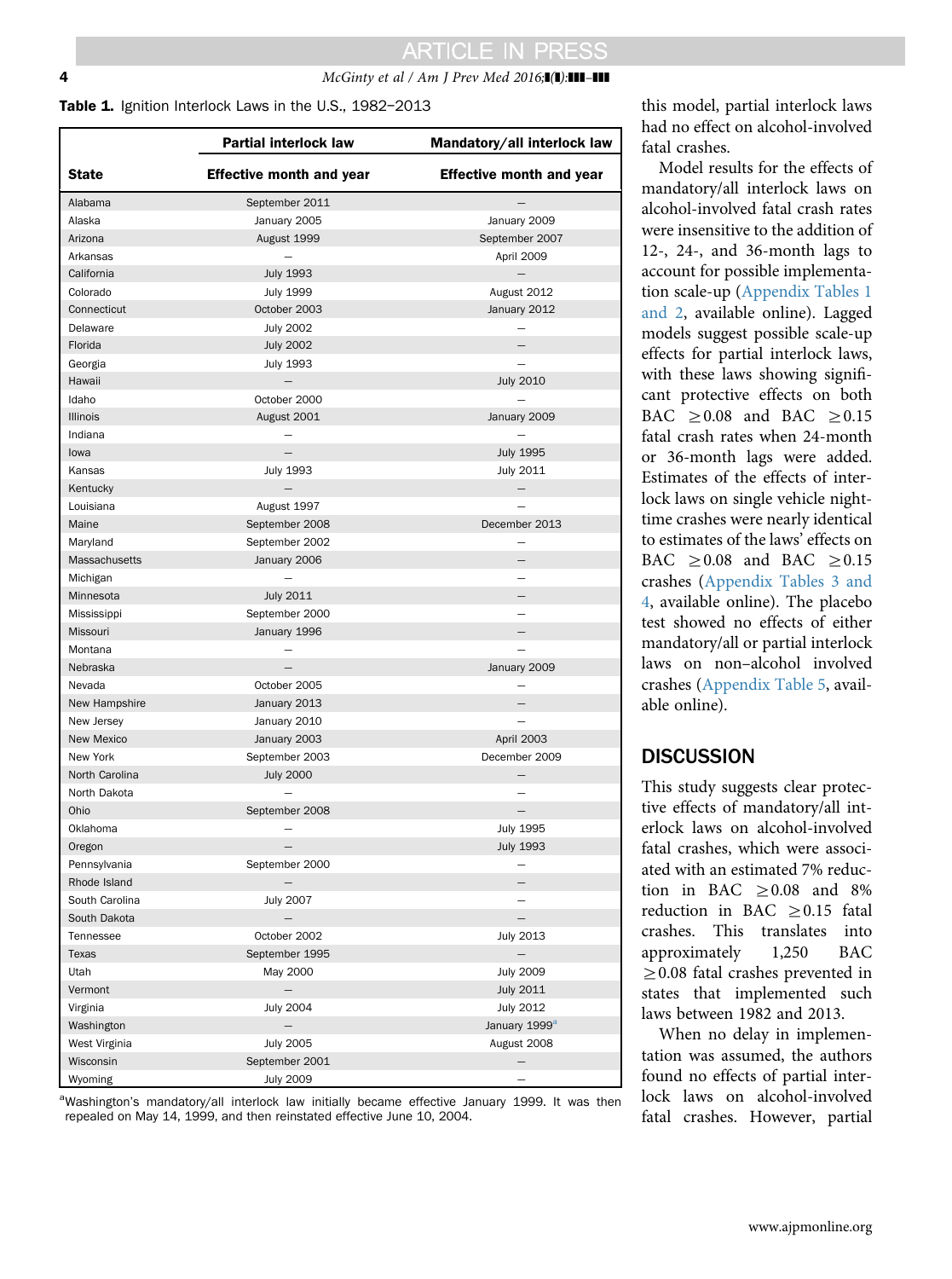### $McGinty$  et al / Am J Prev Med 2016; $\blacksquare$ ): $\blacksquare$ ]  $\blacksquare$

<span id="page-4-0"></span>

|  |  |  |  | <b>Table 2.</b> Effects of Interlock Laws on BAC $\geq$ 0.08 and BAC $>$ 0.15 Fatal Motor Vehicle Crashes, 1982-2013 |  |
|--|--|--|--|----------------------------------------------------------------------------------------------------------------------|--|
|--|--|--|--|----------------------------------------------------------------------------------------------------------------------|--|

|                                                 | Alcohol-involved fatal motor vehicle crashes        |           |                                                   |           |
|-------------------------------------------------|-----------------------------------------------------|-----------|---------------------------------------------------|-----------|
|                                                 | $\mathsf{BAC} \geq 0.08$ fatal crashes <sup>a</sup> |           | $\text{BAC} \geq 0.15$ fatal crashes <sup>b</sup> |           |
| Independent variables and covariates            | <b>IRR (95% CI)</b>                                 | p-value   | <b>IRR (95% CI)</b>                               | p-value   |
| Ignition interlock laws                         |                                                     |           |                                                   |           |
| Mandatory/all                                   | 0.91(0.89, 0.94)                                    | $<$ 0.001 | 0.90(0.88, 0.93)                                  | $<$ 0.001 |
| Partial                                         | 0.98(0.97, 0.99)                                    | 0.035     | 0.97(0.95, 0.98)                                  | $<$ 0.001 |
| National rate of alcohol-involved fatal crashes | $3.62$ (3.49, 3.74)                                 | $<$ 0.001 | 8.68 (8.07, 9.33)                                 | $<$ 0.001 |
| Year (linear time trend)                        | 0.993(0.992, 0.994)                                 | $<$ 0.001 | 0.995(0.994, 0.996)                               | < 0.001   |

Note: Boldface indicates statistical significance ( $p < 0.05$ ).

 $^{\rm a}$ Motor vehicle crashes resulting in one or more fatalities where a driver involved in the crash had BAC $\geq$ 0.08 g/dL

<sup>b</sup>Motor vehicle crashes resulting in one or more fatalities where a driver involved in the crash had BAC $\geq$ 0.15 g/dL

BAC blood alcohol content; IRR, incident rate ratio.

laws showed beneficial effects on alcohol-involved fatal crashes beginning 24 months after policy enactment. This finding may be explained by the fact that implementation delays, such as delays related to the need for states to contract with interlock vendors, are more likely to occur when a state first requires interlocks for some DUI offenders. Given that 13 of 21 states with mandatory/all interlock laws had a partial interlock law previously in effect, delays may have been, on average, more relevant for implementation of partial versus mandatory/ all interlock laws. The dose–response relationship identified here, with mandatory/all interlock laws having a larger effect than partial interlock laws, increases the likelihood that the observed relationship between interlock laws and alcohol-involved fatal crashes is causal.

Study findings regarding the protective effects of mandatory/all interlock laws are qualitatively similar to the results of the prior 50-state interlock law study by Kaufman et al., $^{23}$  $^{23}$  $^{23}$  though several methodologic

differences should be considered when comparing results. Kaufman and colleagues employed a differencein-difference approach, using year-level data, to assess the effects of mandatory/all interlock laws on fatalities from crashes where a driver had a BAC  $>$ 0. The present study assessed both partial and mandatory/all interlock laws and used precise implementation months for the laws. The primary outcomes were BAC  $\geq$  0.08 and BAC  $\geq$  0.15 fatal crashes, measured at the crash level rather than individual fatality level, which could skew results because of outlying multiple-fatality incidents. As there was no strong theoretic reason to expect delays in implementation of interlock laws, especially mandatory/all laws, the effects of interlock laws were primarily modeled as beginning in the month that a given law went into effect. Although Kaufman and colleagues found no effects of mandatory/all laws until 3 years after implementation, this study found immediate protective effects of such laws, a finding strengthened by the fact that there

Table 3. Effects of Interlock and Other Laws on  $BAC \geq 0.08$  and BAC > 0.15 Fatal Motor Vehicle Crashes, 1982-2013

|                                                 | Alcohol-involved fatal motor vehicle crashes |                 |                                                     |           |
|-------------------------------------------------|----------------------------------------------|-----------------|-----------------------------------------------------|-----------|
|                                                 | $BAC > 0.08$ fatal crashes <sup>a</sup>      |                 | $\mathsf{BAC} \geq 0.15$ fatal crashes <sup>b</sup> |           |
| Independent variables and covariates            | <b>IRR (95% CI)</b>                          | <i>p</i> -value | <b>IRR (95% CI)</b>                                 | p-value   |
| Ignition interlock laws                         |                                              |                 |                                                     |           |
| Mandatory/all                                   | 0.93(0.91, 0.96)                             | $<$ 0.001       | 0.92(0.90, 0.95)                                    | $<$ 0.001 |
| Partial                                         | 1.01(0.99, 1.03)                             | 0.105           | 1.00 (0.98, 1.02)                                   | 0.832     |
| National rate of alcohol-involved fatal crashes | 3.69(3.56, 3.81)                             | $<$ 0.001       | 9.00(8.86, 9.68)                                    | $<$ 0.001 |
| <b>BAC 0.08 law</b>                             | 0.94(0.93, 0.95)                             | $<$ 0.001       | 0.92(0.91, 0.94)                                    | $<$ 0.001 |
| Zero tolerance law <sup>c</sup>                 | 0.98(0.97, 0.99)                             | 0.018           | 0.98(0.96, 0.99)                                    | 0.009     |
| Primary seatbelt enforcement law                | 0.90(0.88, 0.91)                             | $<$ 0.001       | 0.89(0.87, 0.90)                                    | $<$ 0.001 |
| Year (linear time trend)                        | 0.998(0.997, 1.00)                           | 0.138           | 1.00 (1.001, 1.003)                                 | 0.033     |

Note: Boldface indicates statistical significance ( $p < 0.05$ ).

<sup>a</sup>Motor vehicle crashes resulting in one or more fatalities where a driver involved in the crash had BAC $\geq$ 0.08 g/dL.

 $b$ Motor vehicle crashes resulting in one or more fatalities where a driver involved in the crash had BAC $\geq$ 0.15 g/dL.

BAC, blood alcohol content; IRR, incident rate ratio.

<sup>&</sup>lt;sup>c</sup> Laws prohibiting those aged  $\langle 21 \rangle$  years from driving with a BAC  $\geq$  0.02 g/dL.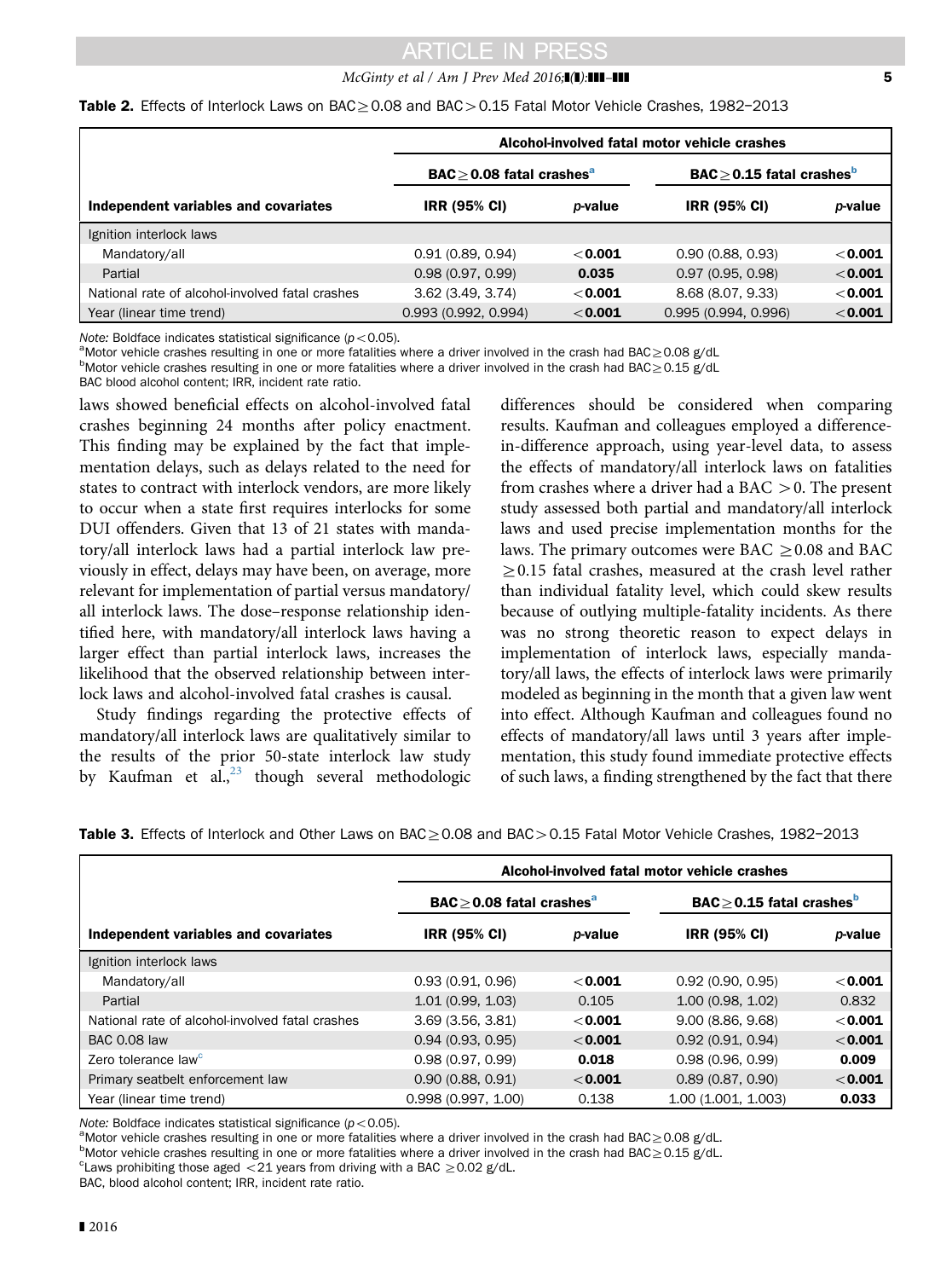#### <span id="page-5-0"></span>6  $McGinty \ et \ al \ / \ Am \ J \ Prev \ Med \ 2016; \blacksquare \blacksquare \blacksquare \blacksquare \blacksquare$

were no observed effects of such laws on non–alcohol involved crashes, as would be expected if this result were due to trends in motor vehicle crashes unrelated to interlock laws. Sensitivity analyses did, however, suggest the possibility of delayed implementation effects for partial interlock laws.

Further, the states identified as having mandatory/all interlock laws differed slightly in the two studies. Using information compiled by Trust for America's Health, $3$ Kaufman et al. $^{23}$  $^{23}$  $^{23}$  identified 18 states as having mandatory/all laws as of 2013. The present study identified 21 states. This discrepancy seems to be due to the fact that Iowa, Oklahoma, Vermont, and West Virginia, considered as having mandatory/all laws in this study but not by Trust for America's Health, have policies in which a driver can choose to either install an interlock or have their license suspended, as opposed to simply being required to use an interlock with no option of suspension. Because use of an interlock is the only way an individual subject to such a law can legally drive, these are, in practice, comparable to mandatory/all laws. Although it is possible that some DUI offenders in states with a license suspension/interlock option might choose suspension and drive without a license, driving without a license or an interlock remains possible (albeit illegal) in all states with an interlock law. Future research on rates of interlock installation among DUI offenders in states with versus without the license/suspension option is needed to clarify this issue. Re-coding these states as not having mandatory/all laws had no substantive effect on the significance of the results for mandatory/all laws, though the magnitude of effect was somewhat greater: For Model 2, the incidence rate ratio for mandatory/all laws was  $0.83$  (95% CI=0.81, 0.86). Trust for America's Health identified Louisiana as having a mandatory/all interlock law, and this study did not. Coding Louisiana as having a mandatory/all law had no effect on results (results not shown).

Research on existing interlock laws shows compliance problems: A 2002 study of an interlock policy in California found that only 22% of offenders subject to an interlock order installed an interlock, $39$  and a more recent 2009 study of New Mexico's interlock law showed a 50% installation rate[.40](#page-6-0) Lack of data systems needed to monitor interlock installation and use appears to be a major implementation barrier.<sup>[11](#page-6-0)</sup> Cost of purchasing and installing an interlock device is typically borne by the individual subject to the interlock mandate, which likely decreases compliance with the law.<sup>11</sup> Future research should assess strategies to improve implementation of interlock laws, for example, financial assistance programs, electronic monitoring systems, and the development of cheaper/more user-friendly interlock devices.

#### Limitations

The FARS data use multiple imputation to address missing data for alcohol-involved crashes. Although imputation could introduce measurement error, nearly identical effects of interlock laws on non-imputed measures of single vehicle nighttime crashes were observed. The multilevel modeling approach incorporated time-varying indicators of key road safety laws known to influence alcohol-involved crashes but may have failed to account for other time-varying confounders. Assessment of specific interlock law provisions, such as supervision and monitoring requirements and differences in implementation and enforcement across state interlock laws, was outside the scope of this study and should be considered by future research.

### **CONCLUSIONS**

Laws mandating interlock use for all offenders are more effective at reducing alcohol-involved fatal crashes than laws requiring interlocks for segments of high-risk offenders. Enactment of mandatory/all interlock laws in states that currently have partial and permissive laws is a public health priority.

### ACKNOWLEDGMENTS

This research was funded by the Centers for Disease Control and Prevention, grant number 1R49CE002466-01. The study sponsor had no role in study design, data collection, analysis, interpretation of data, manuscript preparation, or the decision to submit the study for publication.

No financial disclosures were reported by the authors of this paper.

### SUPPLEMENTAL MATERIAL

Supplemental materials associated with this article can be found in the online version at [http://dx.doi.org/10.1016/j.](http://dx.doi.org/10.1016/j.amepre.2016.10.043) [amepre.2016.10.043.](http://dx.doi.org/10.1016/j.amepre.2016.10.043)

### **REFERENCES**

- 1. National Highway Traffic Safety Administration. Alcohol-impaired driving. [http://www-nrd.nhtsa.dot.gov/Pubs/812102.pdf.](http://www-nrd.nhtsa.dot.gov/Pubs/812102.pdf) Published 2014. Accessed March 9, 2016.
- 2. National Highway Traffic Safety Administration. Statistical analysis of alcohol-related driving trends, 1982-2005. [http://ntl.bts.gov/lib/30000/](http://ntl.bts.gov/lib/30000/30200/30206/810942.pdf) [30200/30206/810942.pdf](http://ntl.bts.gov/lib/30000/30200/30206/810942.pdf). Published 2008. Accessed March 9, 2016.
- 3. National Highway Traffic Safety Administration. 2020 report; People saving people: "on the road to a healthier future." [www.nhtsa.gov/](http://www.nhtsa.gov/nhtsa/whatis/planning/2020Report/2020report.html) [nhtsa/whatis/planning/2020Report/2020report.html.](http://www.nhtsa.gov/nhtsa/whatis/planning/2020Report/2020report.html) Published 1997. Accessed March 9, 2016.
- 4. Wagenaar AC, Maybee RG, Sullivan KP. Mandatory seat belt laws in eight states: a time-series evaluation. J Saf Res. 1988;19(2):51–70. [http:](http://dx.doi.org/10.1016/0022-4375(88)90044-8) [//dx.doi.org/10.1016/0022-4375\(88\)90044-8.](http://dx.doi.org/10.1016/0022-4375(88)90044-8)